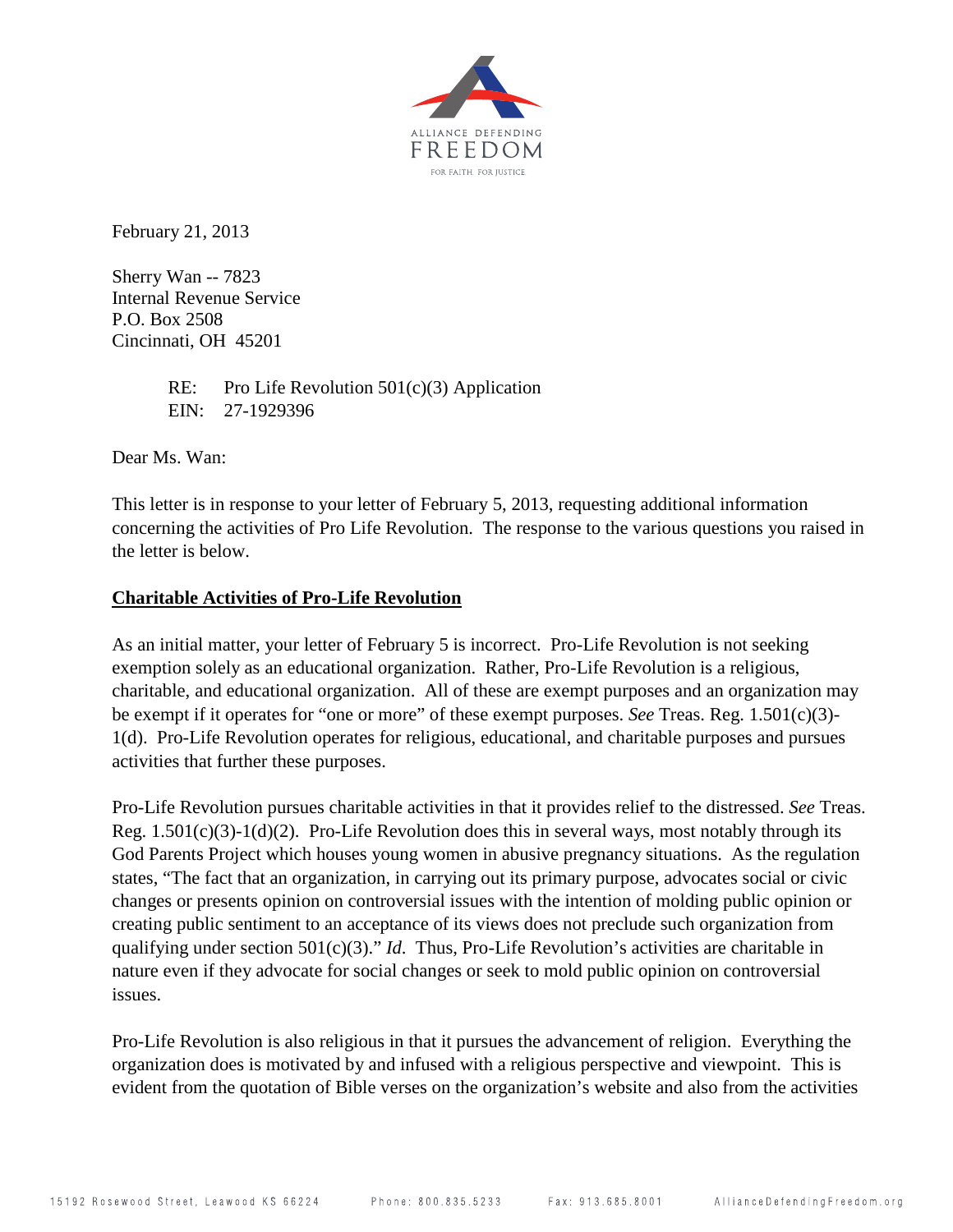Letter to IRS agent Sherry Wan February 22, 2013 Page 2 of 9

 $\overline{\phantom{a}}$  , where  $\overline{\phantom{a}}$  , where  $\overline{\phantom{a}}$  , where  $\overline{\phantom{a}}$ 

it conducts. For example, the God Parents Project seeks to reach out to pregnant young women with the love of God. The Actors for Jesus project is about using acting talents and abilities to "carry the message of Christ into the deepest darkness." In addition, the Wake Up Call project calls Christians to counsel others in front of abortion clinics to share Jesus with them. These activities are undeniably religious in nature.

Pro-Life Revolution also pursues educational activities. The information it presents on its website and to the public is educational in nature as has been discussed in previous communications and will be discussed more fully below.

## **Legal Standard to be Applied**

Your letter of February 5 also contained the incorrect legal standard to be applied in this case. Specifically, you cited the correct legal standard to be the case of *Big Mama Rag, Inc. v. United States*, 494 F. Supp. 473 (D.D.C. 1979), and Revenue Ruling 68-263. Both of these authorities utilize the "full and fair exposition" standard for judging when activities by an organization are considered educational.

But the *Big Mama Rag* opinion you cited was overruled by the District of Columbia Circuit Court. *See Big Mama Rag, Inc. v. United States*, 631 F.2d 1030 (D.C. Cir. 1980). In that case, the Circuit Court reversed the lower court's opinion you cited in your letter and specifically held the "full and fair exposition" test to be unconstitutional. Thus, application of the "full and fair exposition" test to Pro-Life Revolution is not only contrary to existing law, but also raises serious and significant constitutional concerns.

You also set out a standard in your letter that is not found anywhere in case law or the regulations. You stated:

Further, an organization's activities may not be considered serving (sic) educational purpose, if an organization carries out activities that aims (sic) to deny or reduce the rights of another segment of the community; that are designed to influence public opinion in favor of its advocated position; that may have adverse effect on the day to day operation of public health facilities (sic) that may be detrimental to the community as a whole; and that show (sic) a type of propaganda to defy other's beliefs or viewpoints on the same matter.

The paragraph in your letter seems to be a compilation of several standards, some of which are incorrect and some of which are not found in the case law or regulations. For instance, your statement that an organization's activities may not be educational if they "are designed to influence public opinion in favor of its advocated position" is contrary to Treasury Regulation  $1.501(c)(3)$ -1(d)(3) which specifically states: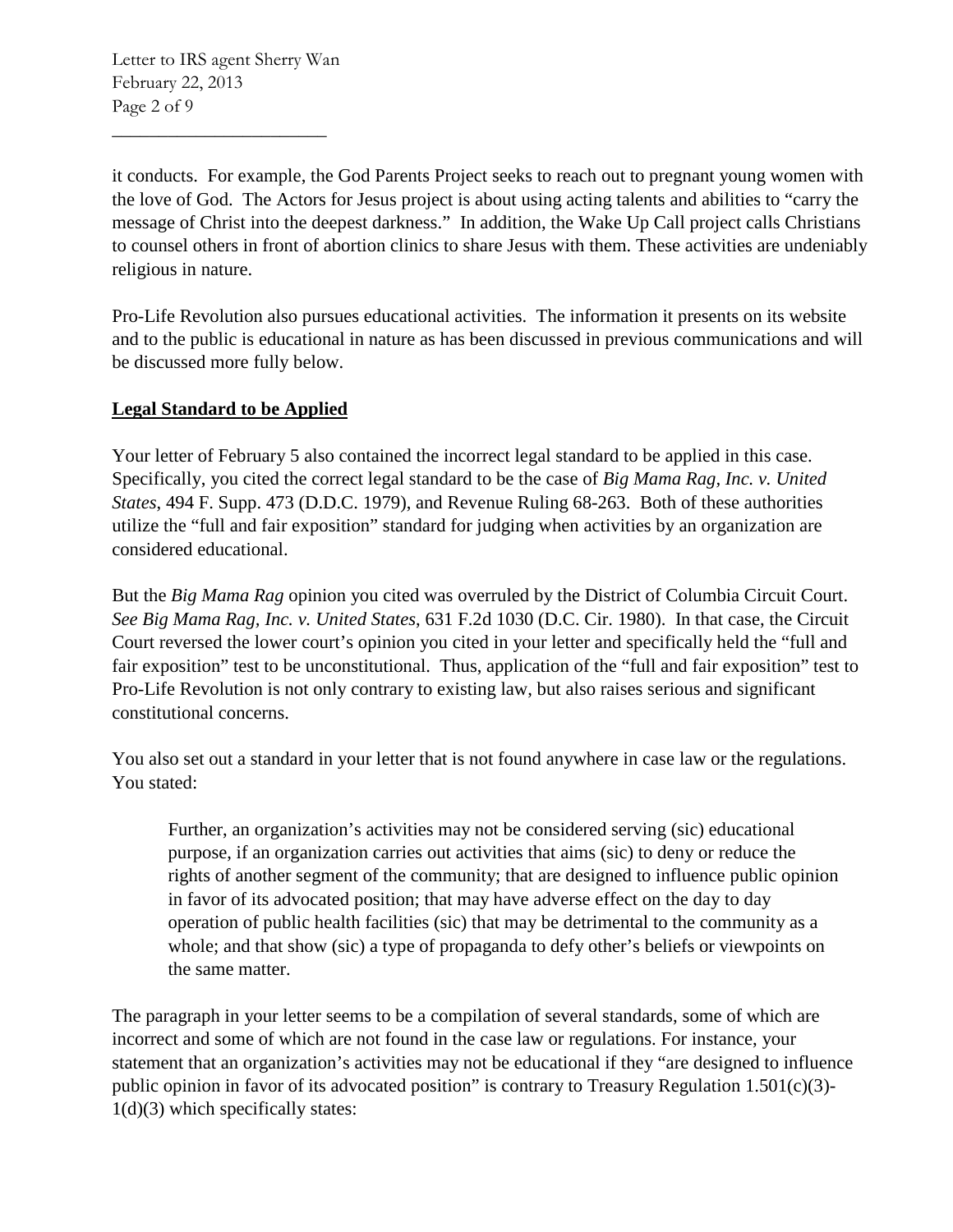An organization may be educational even though it advocates a particular position or viewpoint so long as it presents a sufficiently full and fair exposition of the pertinent facts as to permit an individual or the public to form an independent opinion or conclusion. On the other hand, an organization is not educational if its principal function is the mere presentation of unsupported opinion.

If the Service adopts a position that an organization's activities are not educational if they are "designed to influence public opinion in favor of its advocated position," such a standard would be in direct violation of the First Amendment because it would amount to a viewpoint discrimination on speech. "The government must shun being the arbiter of 'truth'" *National Alliance v. United States*, 710 F.2d 868, 875 (D.C. Cir. 1983). Denying a tax exemption because the government disagrees with the viewpoint of the organization can be a discriminatory limitation on speech that violates the Constitution. *See Nationalist Movement v. Comm'r*. 102 T.C. 558, 584 (1994).

In addition, you state that an organization's activities may not be educational if they "may have adverse effect on the day to day operation of public health facilities (sic) that may be detrimental to the community as a whole." This standard appears nowhere in tax law or regulations. And, there is absolutely no proof that any of the activities undertaken by Pro-Life Revolution have an adverse affect on the day to day operations of public health facilities. If you are referring to the activities the organization conducts in front of abortion clinics, those activities are peaceful activities protected fully by the First Amendment. The peaceful exercise of First Amendment rights do not have a detrimental impact on the day to day operations of an abortion clinic. And, most importantly, the Service has no evidence that there is *any* detrimental impact on *any* abortion clinic as a result of Pro-Life Revolution's peaceful activities.

Further, you state that an organization's activities may not be educational if they "deny or reduce the rights of another segment of the community." Again, this standard is nowhere in tax law or regulations and there is no evidence at all that any of Pro-Life Revolution's activities result in this effect. This standard appears to place the Service in the position of being an "arbiter of truth," and appears to be a thinly-veiled opportunity for the Service to engage in viewpoint discrimination in violation of the First Amendment.

Finally, you state that an organization's activities may not be considered educational if they "show (sic) a type of propaganda to defy other's beliefs or viewpoints on the same matter." While it is true that Treasury Regulation 1.501(c)(3)-1(d)(3), states that "an organization is not educational if its principal function is the mere presentation of unsupported opinion," there is no standard that material constitutes propaganda if it defies other's viewpoints or beliefs on the same matter as you stated. Instead, such a standard constitutes the Service taking a position of adopting a clear preference for one viewpoint over another which is unconstitutional viewpoint discrimination.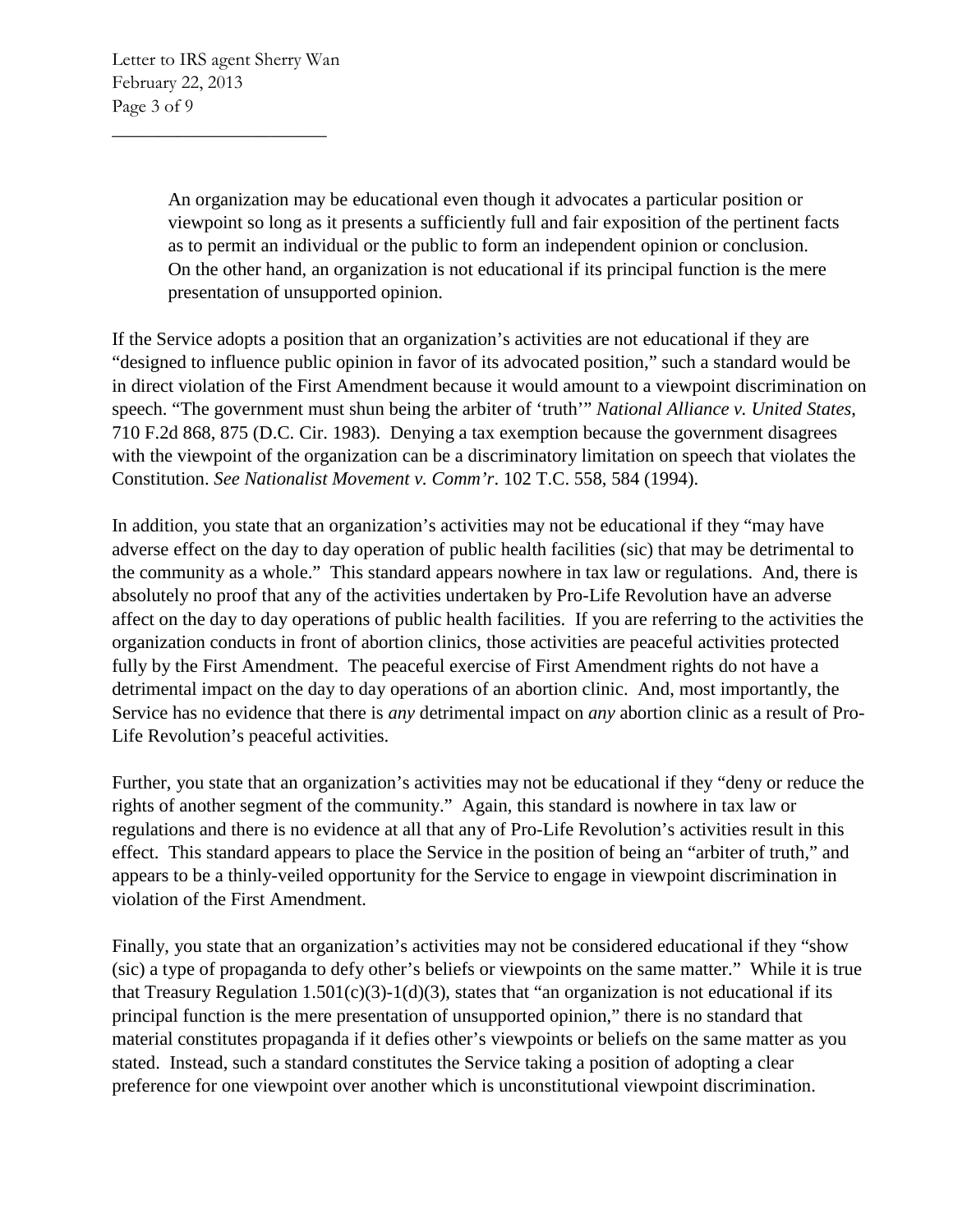Letter to IRS agent Sherry Wan February 22, 2013 Page 4 of 9

 $\overline{\phantom{a}}$  , where  $\overline{\phantom{a}}$  , where  $\overline{\phantom{a}}$  , where  $\overline{\phantom{a}}$ 

As I stated in my last letter to you, the appropriatre standard to use to judge whether Pro-Life Revolution's activities are educational is the "methodology test." Under this test, the method the organization uses to communicate a particular viewpoint or conclusion is not educational if it fails to provide a "factual foundation" for the position or viewpoint. *See* Rev. Proc. 86-43. The Service looks to four factors to determine whether a method is educational:

- 1. A significant portion of the group's communications consists of the presentation of viewpoints or positions that are unsupported by facts;
- 2. Facts that purport to support the viewpoint or positions are distorted;
- 3. The group's presentations make substantial use of inflammatory and disparaging terms and express conclusions based more on strong emotional feelings rather than objective evaluation; and
- 4. The presentation's approach is not aimed at developing the audience's understanding of the subject matter because it does not consider their background or training.

*See* Rev. Proc. 86-43.

Applying the methodology test to Pro Life Revolution's activities leads to the conclusion that the information presented by the organization is educational. As stated previously in response to your questions, and as stated more fully below, the materials presented by Pro-Life Revolution are supported by facts. They do not distort facts. They do not make substantial use of inflammatory or disparaging terms and are not based more on strong emotional feelings. And the facts presented are aimed at developing the audience's understanding of the subject matter.

## **Responses to Specific Questions and Requests for Additional Information**

- 1. You have raised questions about some of the wording on the website of the organization. We will address each of these questions in turn:
	- You seemingly object that Pro-Life Revolution calls the coercion of pregnant women into abortion "criminal." In fact, it is criminal in nature to coerce a woman to have an abortion.
		- o "Even though abortion may be legal, you do not have any right to force, coerce, exert undue pressure, or pressure your daughter to have an abortion. The United States Supreme Court makes it clear that an abortion decision by a minor must be hers, that it must be free, independent, voluntary, and non-coerced. *See Bellotti v. Baird*, 443 U.SS 622 (1979). Force, excessive coercion, or duress may also subject you to reporting and prosecution for child abuse. Besides possible criminal prosecution, if you force, coerce, or exert undue pressure, then both you and the abortionist could be held liable for various civil torts, such as battery, negligence, false imprisonment, or other claims. In addition, any third party ( including a relative) who causes the baby to be killed may be guilty of fetal homicide. *See Lawrence v. State*, 211 S.W.3d 883,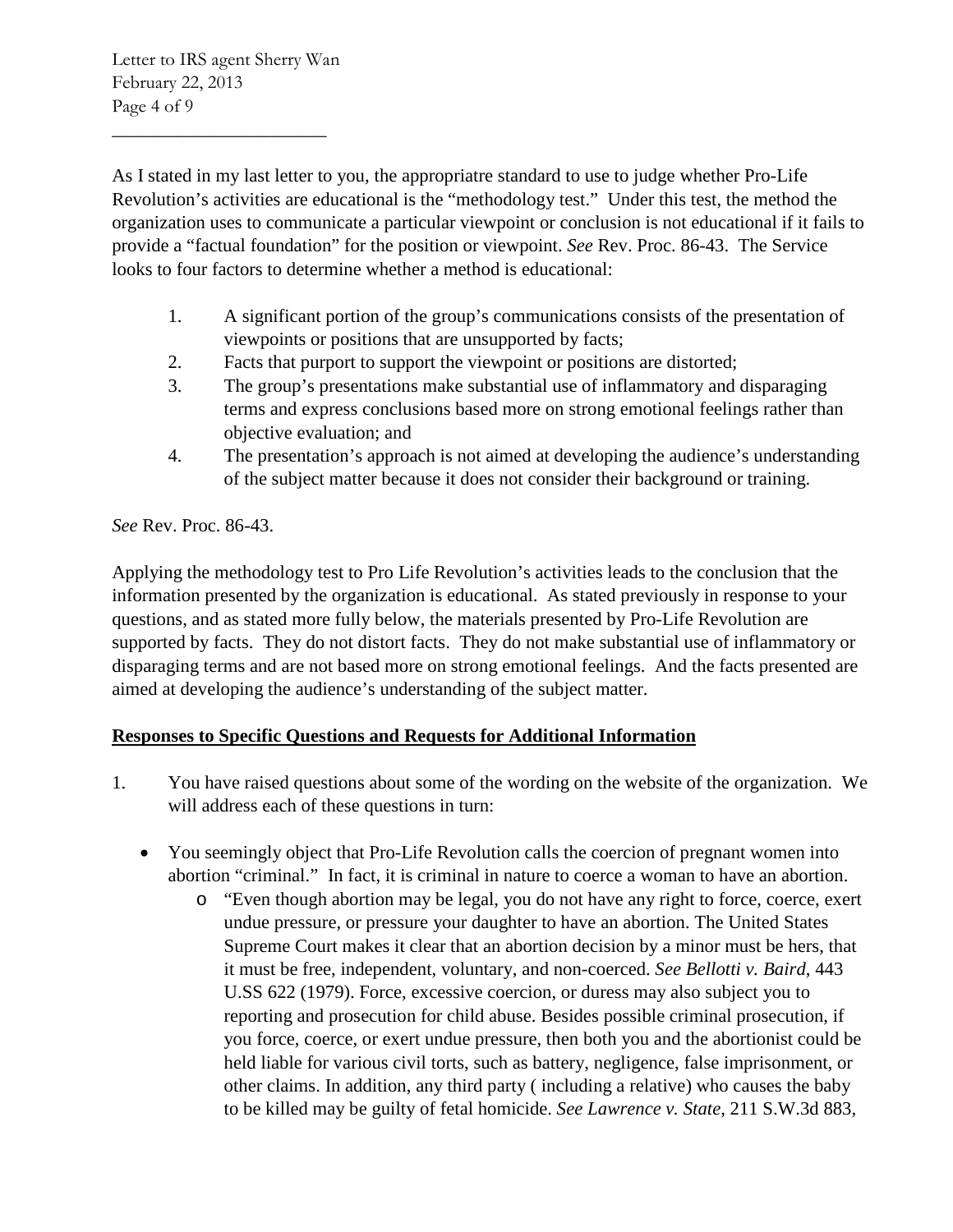884-85 ( Tex. App.- Dallas 2006). You may also be prosecuted under the Federal Unborn Victims of Violence Protection Act." This information was obtained from the "Dear Parent" letter at [http://thejusticefoundation.org/cafa/.](http://thejusticefoundation.org/cafa/)

- You state that there is no data source provided for the statement on the website that "64% of all abortions in our country are coerced." First, there is no requirement that every statement the organization issues be backed up by a particular source. Nevertheless, this statement is supported by a competent data source. *See* VM Rue et. al. "Induced abortions and traumatic stress: A preliminary comparison of American and Russian women," Medical Science Monitor 10(10):SR5-16 (2004).
- You take exception with the statement that "they call themselves 'community health clinics' or 'family planning clinics' and they do not provide life saving information to abortion minded girls! They referred women in crisis pregnancies to abortion mills because they espouse the same ungodly ideology of 'choice' as the rest of the abortion cartel." But this statement is based upon interviews the organization conducted itself with abortion clinic clients and with a former abortionist who confessed on tape to purposely obfuscating the scientific facts on fetal development in order to get a sale. You can see the educational resource the organization produced on this issue at: [http://www.youtube.com/watch?v=GcFz8PKudHI.](http://www.youtube.com/watch?v=GcFz8PKudHI)

In addition, as a religious, Christ-centered organization, Pro-Life Revolution believes that the pro-abortion industry cannot, and does not, provide life-saving information. By "life saving" it means: sharing the Gospel of Jesus Christ in uncompromised ways with the clear exposition of the fact that abortion is murder and that murder is sin ( "thou shall not kill"...Exodus 20:13 ). The organization feels compelled by its faith to share the love and mercy and justice of God. This is a religious viewpoint the organization is allowed to espouse under the First Amendment.

- You state that "some of the written and oral expressions of the organization are aimed to inflame the hostility to the community health clinic or family planning clinic which hold (sic) opposite position or practice (sic) on the issues (sic) of abortion." The problem with this statement is that it amounts to viewpoint discrimination which is prohibited by the First Amendment. The statement is factual and espouses the organization's viewpoint. That is all that is required by the regulations.
- You take exception with the fact that Pro-Life Revolution calls for Christians to pray and counsel in front of abortion clinics. You state that such activity "appears more like a type of protest, which interferes with the normal operation of a business with an effect of humiliating the persons working or receives (sic) the service there." As stated above, Pro-Life Revolution conducts peaceful First-Amendment protected activities in front of abortion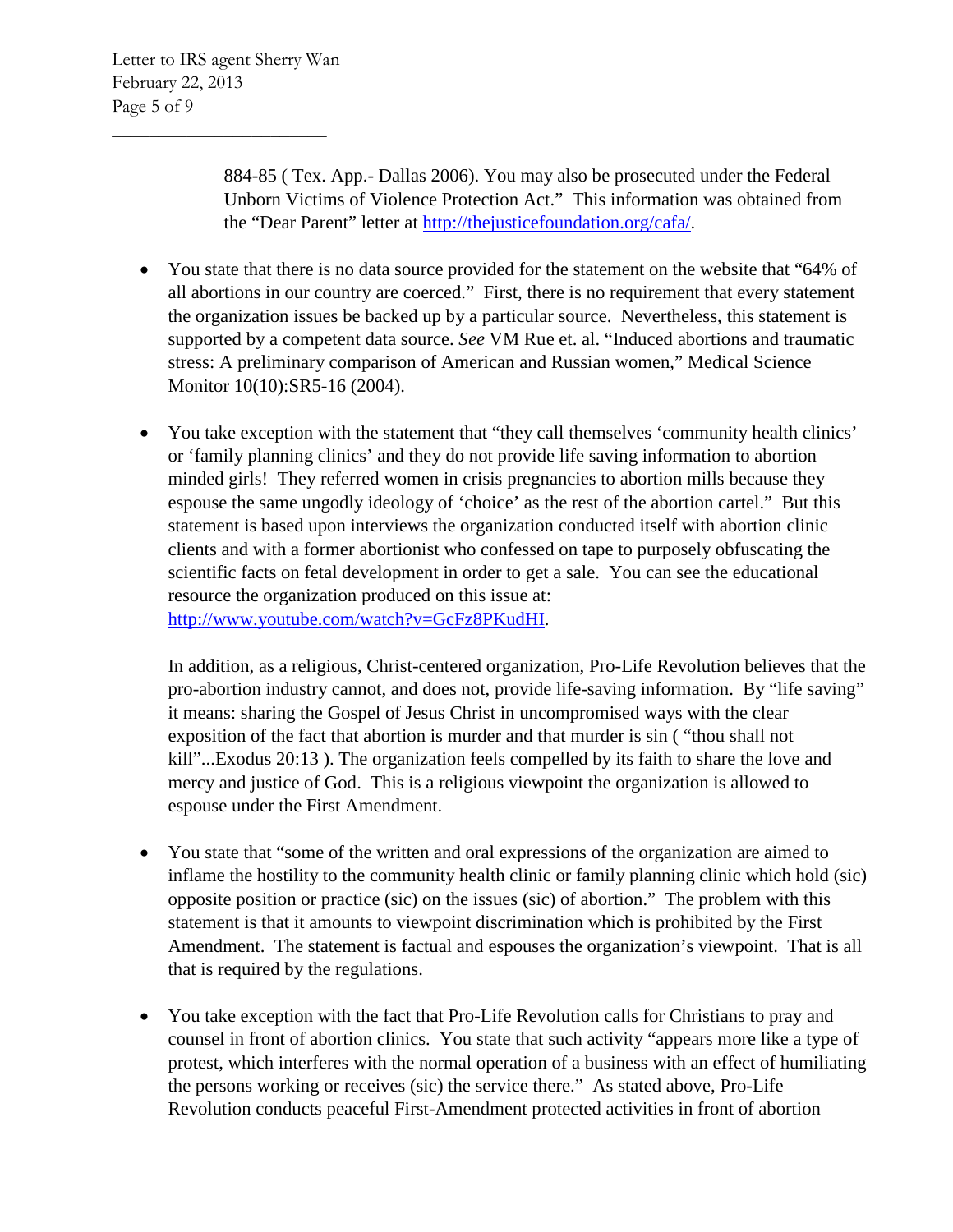clinics. We provide more detailed information below about the counseling that takes place in front of abortion clinics. But I want to point out here that the Service has no evidence that *any* of the activities of the organization interfere with the normal business operations of any abortion clinic. Nor does the Service have any evidence that the counseling activities in front of the abortion clinic humiliate the persons who work or receive services at the abortion clinic. The truth is that the activities of the organization do none of those things.

- You also state that "there is no intelligent discussion of the subject of abortion and no information presented to inform the public concerning alternatives to the present law and practice related to abortions." This objection is based on your application of the "full and fair exposition" test which has been declared unconstitutional. The focus of the Service should be on the methodology utilized by the organization in conveying factual information. As stated in our earlier letters on this subject, and as stated in this letter, Pro-Life Revolution presents factual information.
- 2. Please specify the percentage of your time you devote to the following projects/activities listed in your website:
	- God Parents Project 60% (includes all efforts to provide support to women in crisis pregnancies)
	- Actors for Jesus less than 1%
	- Wake up Call less than  $1\%$
- 3. In your God Parent project, how many women have you served since your formation?
	- The organization has housed 4 women since its formation.
- 4. How do you carry out your counseling in front of an abortion-referring clinic?
	- The counseling is peaceful and prayerful in full compliance with all the property lines and with the permission from the local law enforcement. The information we present in written, CD, and DVD forms include:
		- o crisis pregnancy center referrals
			- **Perovide a brochure with the list of all our local pregnancy centers we have** obtained from: <http://www.austincoalitionforlife.com/help-for-women/>
		- o legal referrals
			- provide referrals for women who are being coerced into abortions by providing written information about the free local legal help: [http://thejusticefoundation.org/cafa/;](http://thejusticefoundation.org/cafa/) <http://www.tcdl.org/>
		- o emergency housing referrals to Pro-Life Revolution itself and other local organizations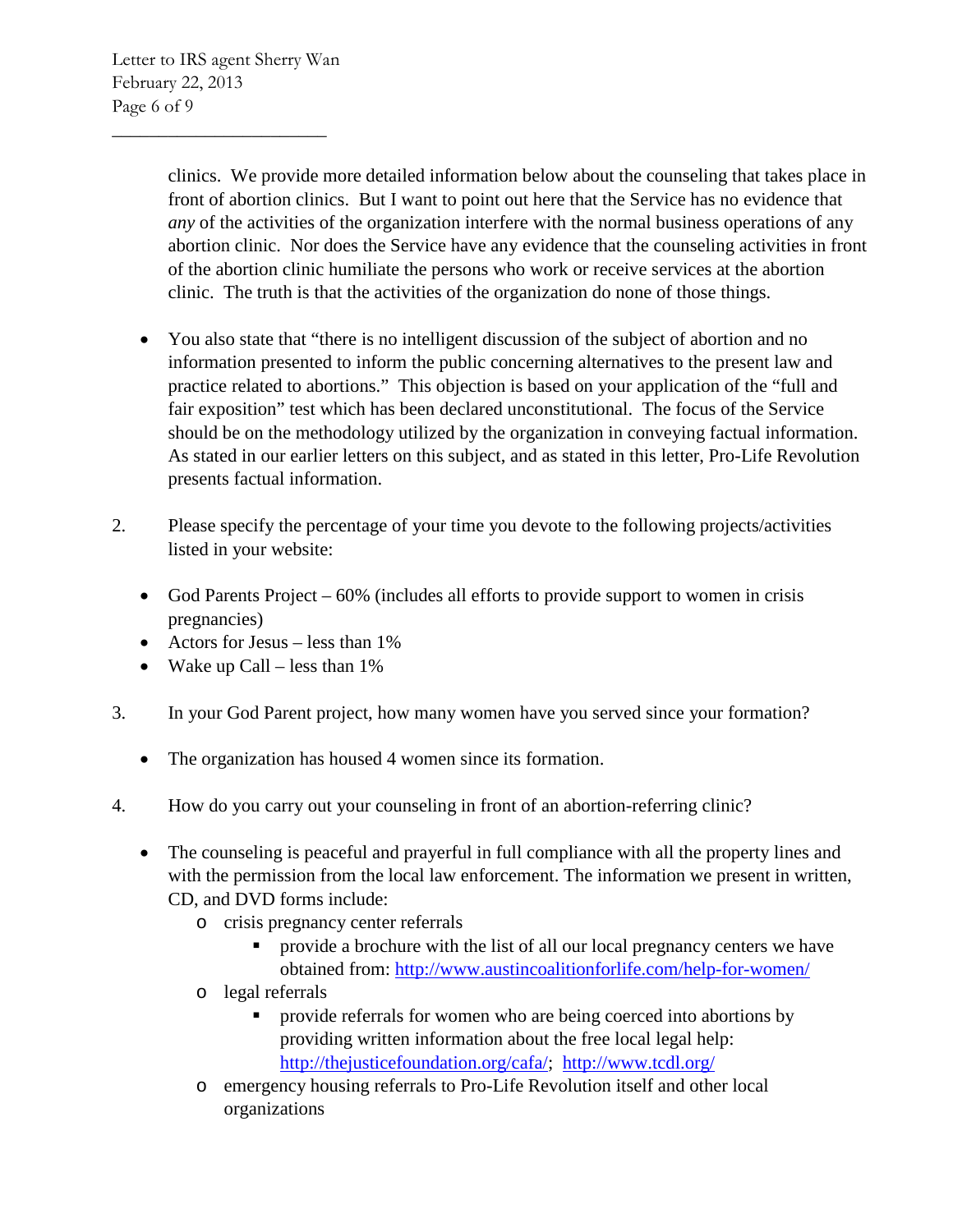- o fetal development facts
	- provide fetal development facts by showing life size fetal models: <http://www.heritagehouse76.com/default.aspx?GroupID=1000>
- o abortion facts
	- provide printed information on what abortion does to babies as obtained from the following website: [http://www.abortionno.org/abortion](http://www.abortionno.org/abortion-photos/?nggpage=4)[photos/?nggpage=4](http://www.abortionno.org/abortion-photos/?nggpage=4)
	- show actual abortion footage on DVD: [http://www.jillstanek.com/2011/01/video-the-most-shocking-4-minute](http://www.jillstanek.com/2011/01/video-the-most-shocking-4-minute-abortion-debate-you-will-ever-see/)[abortion-debate-you-will-ever-see/](http://www.jillstanek.com/2011/01/video-the-most-shocking-4-minute-abortion-debate-you-will-ever-see/)
- o spiritual counseling
	- because Pro-Life Revolution is a Christ centered ( religious ) organization, it communicates its faith in ways that "correct, rebuke and encourage" ( 2 Timothy 4:2) which is vital to the spiritual wellbeing of the people it talks to. The organization provides Bible-based spiritual counseling via an audio CD it have produced. Audio links can be found here: [http://www.youtube.com/watch?v=obkNmYrzM30;](http://www.youtube.com/watch?v=obkNmYrzM30) <http://www.youtube.com/watch?v=XfQDU5qrR8c>
- 5. List the films you produced and provide sample copies of the CDs and ads you produced, and the presentation script you created.
	- To view the educational materials we have produced please visit our YouTube channel at: <http://www.youtube.com/user/kaylaschoicemovie?feature=mhee>
- 6. List and describe the multimedia presentations you have given and special projects you have conducted.
	- "Maafa21" screening
		- o This was a free community movie night showing a historical documentary about the racist and eugenic roots of the abortion industry and its impact on the African American community, produced by Life Dynamics.
	- Coerced abortion pre-production presentation
		- o presentation for all the crew and actors involved in the shooting of our short film "Kayla's Choice", educating them about the coerced abortion problem in our country and the need for outreach to those women.
	- "Kayla's Choice" pre-screening
	- "Kayla's Choice" official premiere
	- "Kayla's Choice" youth group event
	- Interviews with pro-life lawyers, former abortionists, abortion mill clients who were forced into abortions.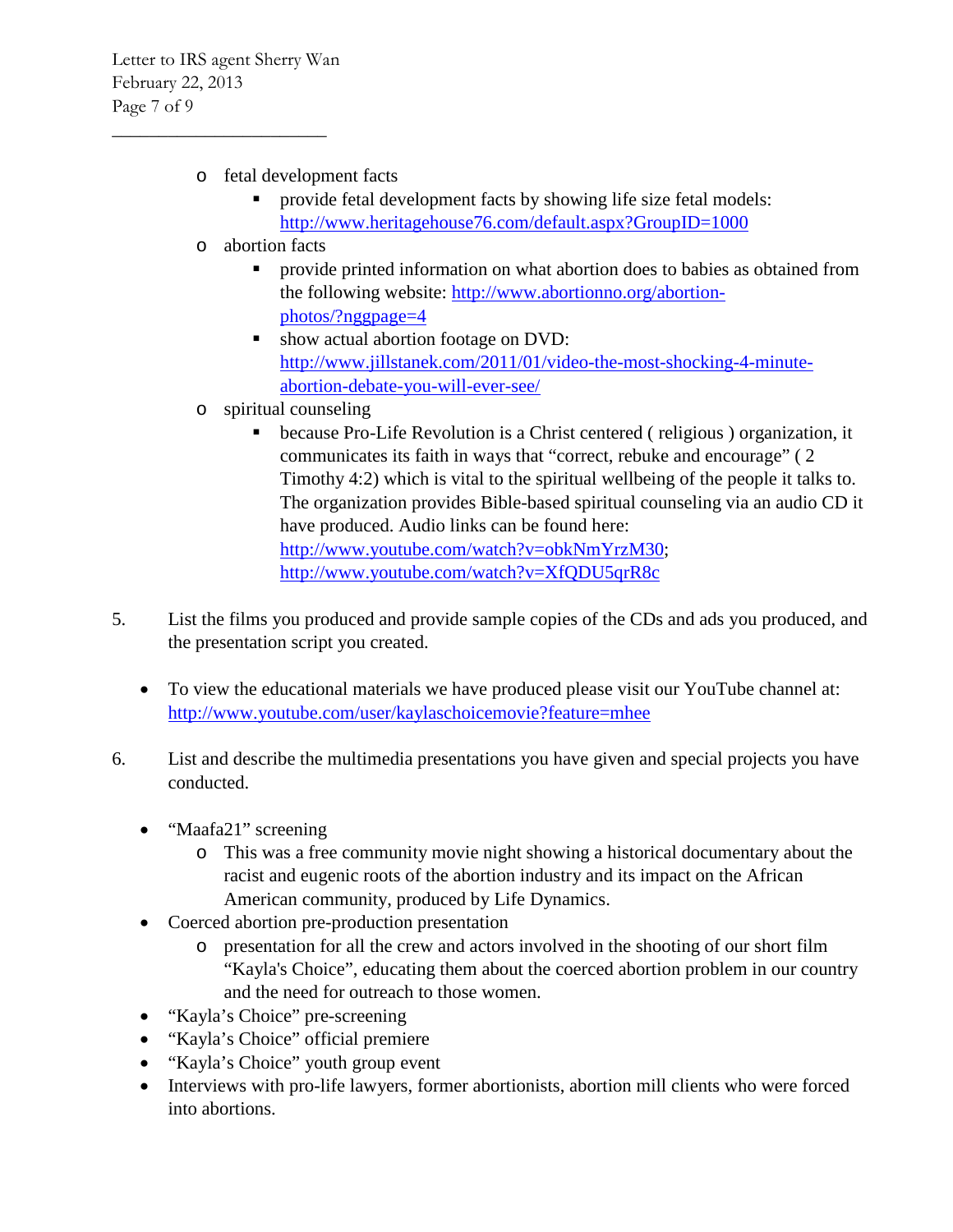Overall, the factors of the methodology test are in favor of finding the activities of the organization to be educational. In making your final determination, it is important to remember that "it has been, and it remains, the policy of the Service to maintain a position of disinterested neutrality with respect to the beliefs advocated by an organization." Rev. Proc. 86-43. An objective view of the activities of Pro Life Revolution lead to the inescapable conclusion that the organization's activities are educational.

Also, the Service should keep in mind that Pro-Life Revolution not only pursues educational activities, but it also pursues charitable and religious activities. Charitable and religious activities are not subject to the methodology test for educational activities.

A proper application of the correct legal standards leads to the conclusion that Pro-Life Revolution should be granted exemption as a charitable, religious, and educational organization. Therefore, we request that the Service grant the organization's application for exemption.

Sincerely,

Eix W. Starting

Erik W. Stanley

cc: Ania Joseph